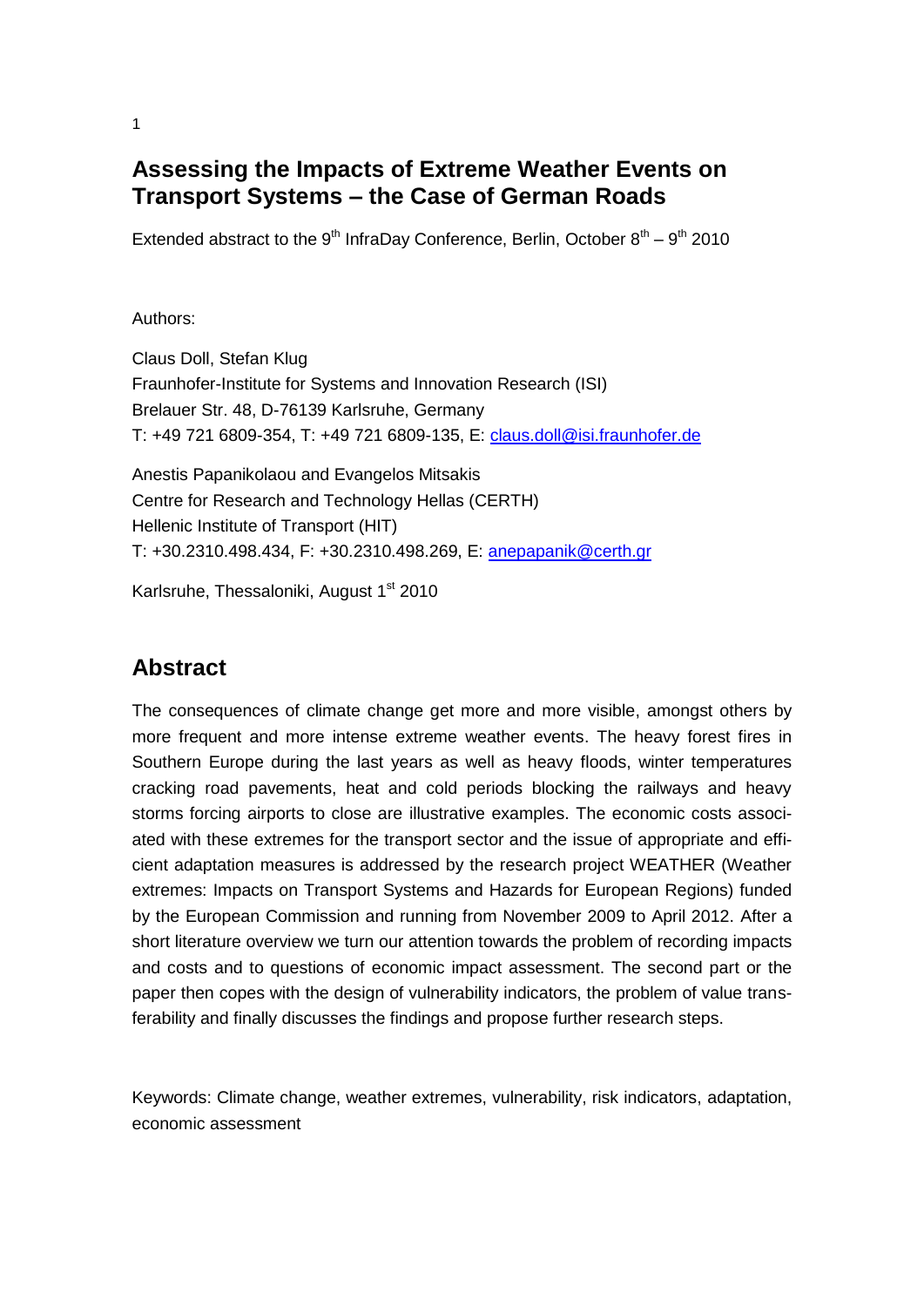#### **Outline of the Paper**

#### **1 Background: The WEATHER Study**

In the past decade the attention towards human contribution to climate change has risen rapidly and has reached its temporary high in 2008. During that time the European Union has started their Emissions Trading System (ETS) and many ambiguous energy, housing and transport programs have been fostered. But the world economic crisis with its dramatic impact on policy priorities has shown how volatile the takling of such highly important but very long term problems can be. Sure, global warming has not been removed totally from policy agendas and there are still studies and implementation projects funded. But, as the example of the UK shows impressively, research money is among the first to be cut to maintain welfare in western countries and the failure of the Copenhagen world summit eventually seriously questions the long-term orientation and the sense for global fairness of the industrialised part of the world.

But the consequences of climate change get more and more visible. Longer and dryer summers, colder and stormier winters and increases in heavy precipitation events are observed even by the mild regions of middle Europe. Although in other parts of the world, such as in the U.S. and in the Pacific region these intensive phenomena are more amplified, also Europe will face considerable additional costs in the future. The heavy forest fires in Southern Europe during the last years as well as heavy floods, winter temperatures cracking road pavements, heat and cold periods blocking the railways and heavy storms forcing airports to close are illustrative examples. These events cause considerable additional costs to public decision makers and private firms, and thus could return attention back upon global warming issues.

Addressing climate change can be done from two sides: the mitigation of greenhouse gas emissions and the preparation of the affected economic sectors by suitable crises prevention and adaptation programs. From an economic perspective both approaches need to be followed as a sound combination out of mitigation and adaptation allows maximising social welfare whilst minimising the costs of doing so (Jochem, Schade 2009). The issue of appropriate and economically efficient measures is addressed by the research project WEATHER (Weather extremes: Impacts on Transport Systems and Hazards for European Regions) funded by the European Commission and running from November 2009 to April 2012. The study analyses the costs faced by transport operators, infrastructure managers and users due to extreme weather events and, in front of this background, judges the economic efficiency of certain short and long-term crises preparation and adaptation strategies for all modes of transport in Europe.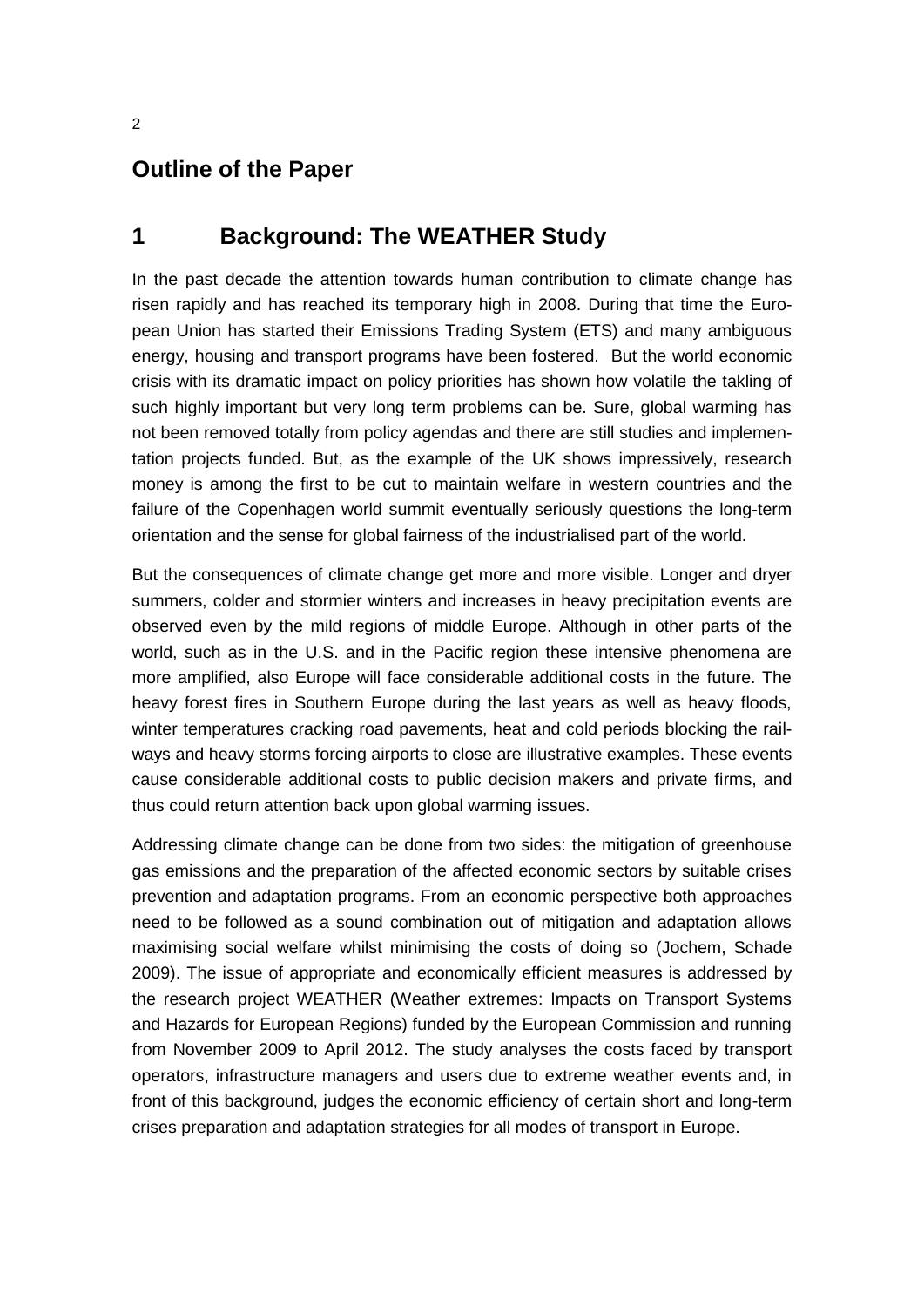This paper presents first results of the vulnerability assessment of transport by focussing on road transport in and around Germany. After a short literature overview (Section 2) we turn our attention towards the problem of recording impacts and costs (Section 3), to questions of economic impact assessment (Section 4). The second part or the paper then copes with the design of possible vulnerability indicators (Section 5), the problem of value transferability (Section 6) and will finally discuss the findings and propose further research steps (Section 7).

### **2 Evidence from International Literature**

The review of international literature on the topic of impacts of extreme weather events on transport leads to a substantial amount of publications, which are primarily issued in North America and the Pacific area. With (Gardiner et al. 2008) for New Zealand, (TRB 2008) for the U.S. and (Lemmen, Warren 2004) for Canada, transport-specific national inventories on the vulnerability of transport systems to climate change have been carried out.The extreme impacts by the hurricanes Katrina and Rita on the U.S. east cost have further motivated specific studies, including (Gallivan et al. 2009) for U.S. ports, (Savonis et al. 2008) for the Gulf Coast region or (Padgett et al. 2008) on bridge damages and reconstruction costs.

The European Commission has issued a White Paper on climate adaptation in the EU in 2009 (EC 2009), but without addressing the transport sector. However, some specific studies can be found on member state level, including (Saarelainen 2006) for Finland, (Bengtsson, Tómasson 2008)for Iceland roads and (Lindgren et al. 2009) for Swedish railways. In some of the larger EU Member States, including Germany, France and the UK, general adaptation programs are under way; respective attempts are however missing for the southern and eastern part of the Union. Studies addressing Europe as a whole are missing, which may be due to the common assumption that climate change impacts for Europe are – in contrast to other world regions – manageable (Hoffmann et al. 2009).

These studies have well investigated the principal impacts that climate change and extreme weather events may impose on transport infrastructure and on system operations. But due to the broadness of the transport sector, the uncertainty with local climate impacts and seldom occurrence of weather extremes the studies remain descriptive in nature. However, a number of following up on past hazards, such as Katrna and Rita at the US east coast, provide useful insights into monetary impacts of similar events. And further new databases on extreme events and their impacts are emerging, including the reports from the major Reinsurance companies (Munich RE 2010; Swiss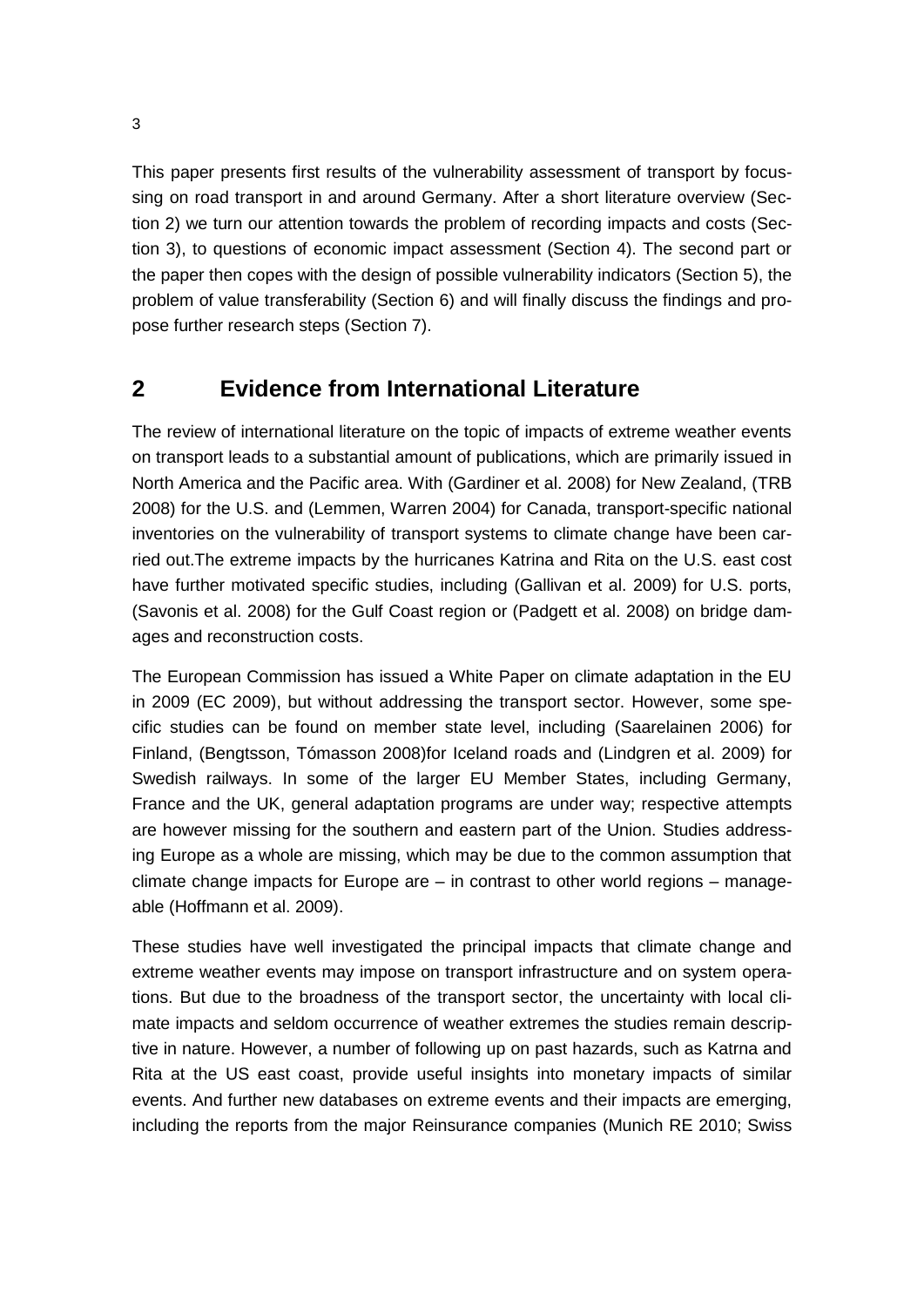Re 2008) and publically accessible services like EM-DAT international disaster database, operated by CRED (UCL) and supported by the WHO (Vos et al. 2010). The paper will present a review on current literature on the effects of extreme weather events on transport worldwide and will identfy gaps in knowledge with respect to the European situation.

### **3 Options for Extending the Knowledge Base**

We have assessed the studies reviewed in Section 2 with respect to specific damage cases and the reporting of costs. This way of looking at existing literature is essential for the further project work as we need to get as close as possible to the point what the detailed consequences of the different extreme events for transport infrastructure and operations are. Therefore we have classified the reported incidents by type of event, by damage class, by mode, transport sector, affected body and by geographical region. In the road transport sector we have reveiwed around 100 damage cases in about 21 studies. This rather moderate amount of damage cases and incidents evaluated constitutes an intermediate state of work and i s about to be extended during the coming weeks. Thus, the result of this "classified literature review" can only give an indication, rather than a final picture on the availability of appropriate information on transport sector vulnerabilities. [Figure 1](#page-10-0) and [Figure 2](#page-10-1) provide some insight into the number of damage cases reported in the studies, which have been reviewed so far.

For a sound assessment of the impacts of extreme weather events on transprot infrastructures and transport users the general statements of current studies are not sufficient. In this respect, insurance reports are also of limited value only, as they commonly do not distinguish between the sectors affected and do not contain non-material damage categories. To expand the knowledge base, the WEATHER project has performed an extensive media research in selected European Member States. Besides simple internet searches we have addressed the archives of national newspapers and journals, including general press and transport-specific media.

The literature survey provides valuable input into the question what has happened to which degree of severity due to which type of extreme with detailed geographical references. In the paper we will present the results of the media review for Germany and the UK and compare the findings to the outcome of the literature review.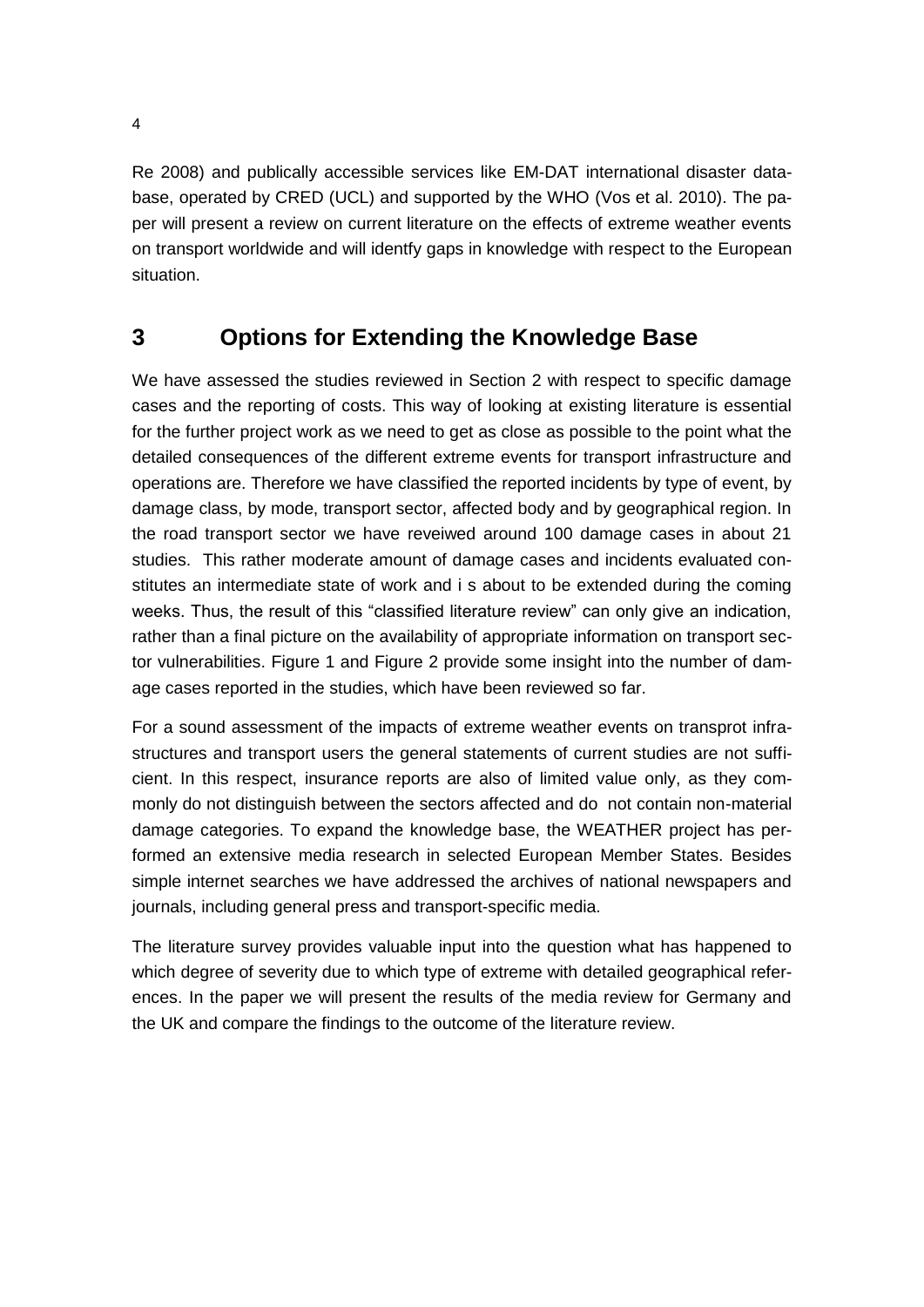#### **4 The Economic Assessment**

A sound assessment of the likely economic impacts of climate change and extreme weather events on Transport systems is essential for designing appropriate adaptation measures. In this sense the assessment should include all cost categories which might be affected by preparation strategies, including replacement, repair and operating costs of infrastructures, transport services and private vehicles, time costs of users, safety related costs and environmental impacts. But on most of these indicators reliable and comprehensive records are not available or, as in the case of user time costs and immaterial accident consequences, do not even exist.

For this reason the WEATHER project has elaborated a general assessment framework (GAF) , which allows to derive economic cost estimates out of qualitative impact reports. This framework is based on standard cost values, assumptions on average national network configurations and traffic volumes as well as on semantic transformation tables to "guess" quantitative figures out of verbal expressions like "few" or "many".

We acknowledge that uch estimates are extremely vague. But given the current state of knowledge concerning the economic impacts of extreme weather events on the transport sector these "guestimates" promise to bring considerable new insight into the level and structure of damage costs into play. Within the WEATHER project such a data base is essential in order to judge the economic soundness of certain adaptation strategies. In the paper we will present the assessment framework, demonstrate it at some examples for road transport in Germany and the UK and compare the results to the available estimates.

# **5 The Concept of Risk Indicators**

Extreme weather events comprise a wide palette of different hazards arising from windrelated activities, temperatures and precipitation, as well as consequences of these primary weather phenomena. This paper concentrates on singular weather events which clearly exceed the long-term average of comparable meteorological activities over the annual mean or related to the specific season, which have considerable negative impacts on assets and operations, or which affect human health or lives. These definitions are vague by nature as normal seasonal conditions change over decades and across regions. We acknowledge the importance of forecasting weather probabilities as climate conditions will change in the coming decades, but for reasons of transparency we remain with the current situation in this paper.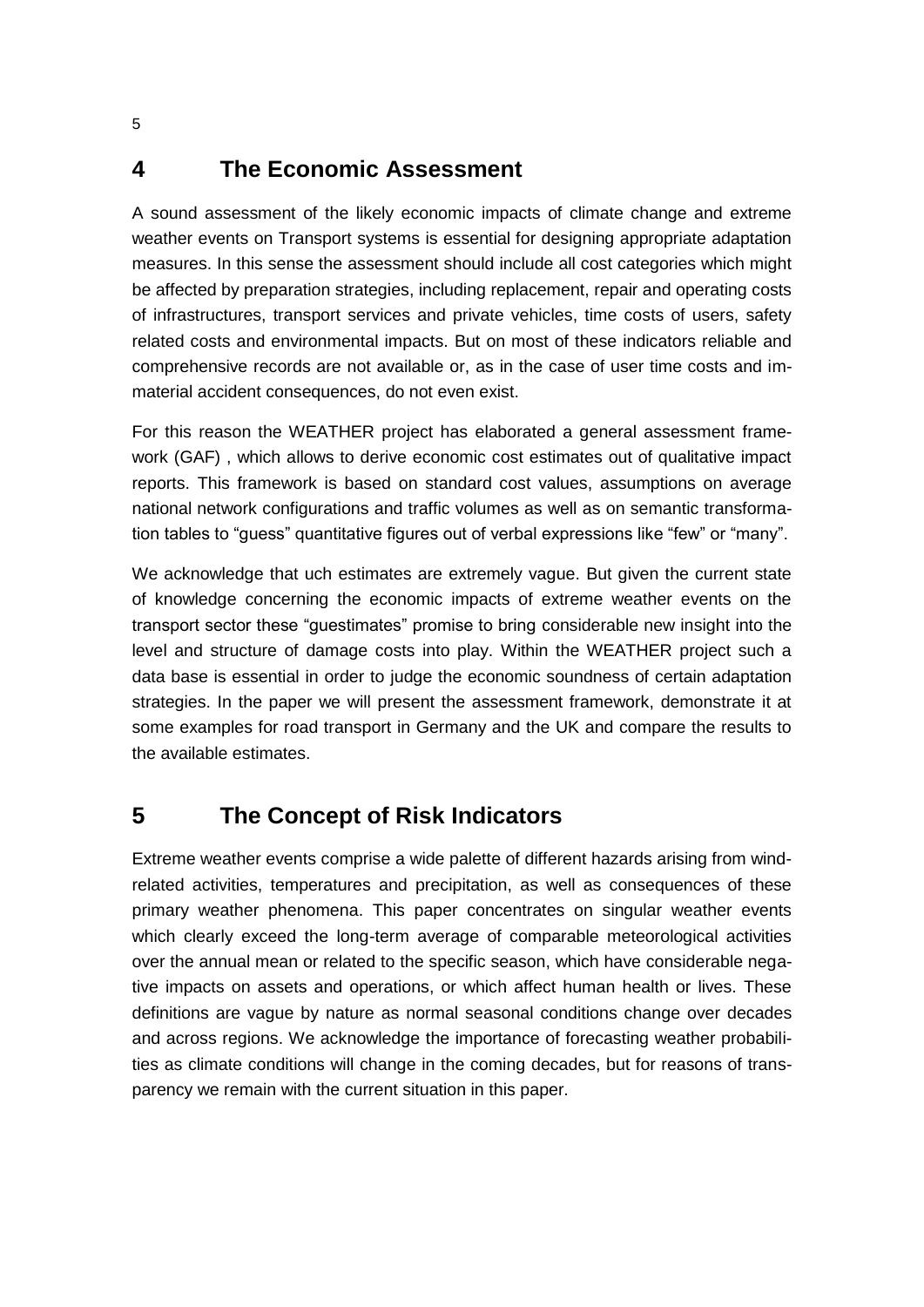We categorise extremes according to the primary meteorological phenomenon (wind, precipitation or temperature) or as consequent events caused or amplified by meteorological extremes. Non-meteorology-inflicted geo risks, such as earthquakes and volcanic eruptions, as well as long-term consequences of global warming, e.g. the rise of sea water levels or thawing of permafrost soil, are out of scope of the weather research as long as they do not impact the severity or duration of extreme events. [Table 1](#page-9-0) gives an overview of the categories of extremes considered here.

In the past years a large number of research projects and data sources on weather extremes have emerged. Most important sources on international level are the IPCC assessment reports and work put forward by the World Meteorological Organisation (Klein Tank et al. 2009). In the European research scene we find activities like the ENSAMBLES project (van der Linden, Mitchell 2009) and its proceeding activities. The objective of the project is to generate climate and weather trends for different European regions on a differentiated local scale. The project provides rich and extremely differentiated data sources on temperature and precipitation related trends and on the probability for extremes. Weather extremes are expressed by the concept of "return values", describing the most severe event of a category within a given time interval. A set of more straight-forward geo-risk indicators for European regions is provided by the ESPON project (Schmidt-Thomé et al. 2006) of the EM-DAT database (Vos et al. 2010).

The indication of extreme weather intensities alone, however, is not sufficient to judge the vulnerability of a region. In addition, information on the number of sensitive assets and activities, which may be affected in the emergency case, is required. In terms of transport this is the density of the various network types and the volume of passenger and freight traffic performed on them. Both indicators are available at Eurostat on NUTS-2 level. For some types of weather events, e.g. storm surges, floods, avalanches, landslides and wild fires, the NUTS-2 level is too coarse. For this reason we use the infrastructure and volume databases of the European transport model TRANS-TOOLS to generate network and volume density indicators on NUTS-3 level.

Connecting these density indicators with weather intensity values finally provides an idea of the relative vulnerability of certain regions in the European context. The purpose of such indicators then is to transfer estimates of economic losses for certain categories of extremes between European regions to get an idea of the overall impacts on a European scale. Although we are well aware that these indicators and the intensity of the respective consequences differ largely across weather categories and thus simple average values are meaningless, we have demonstrated how such a combina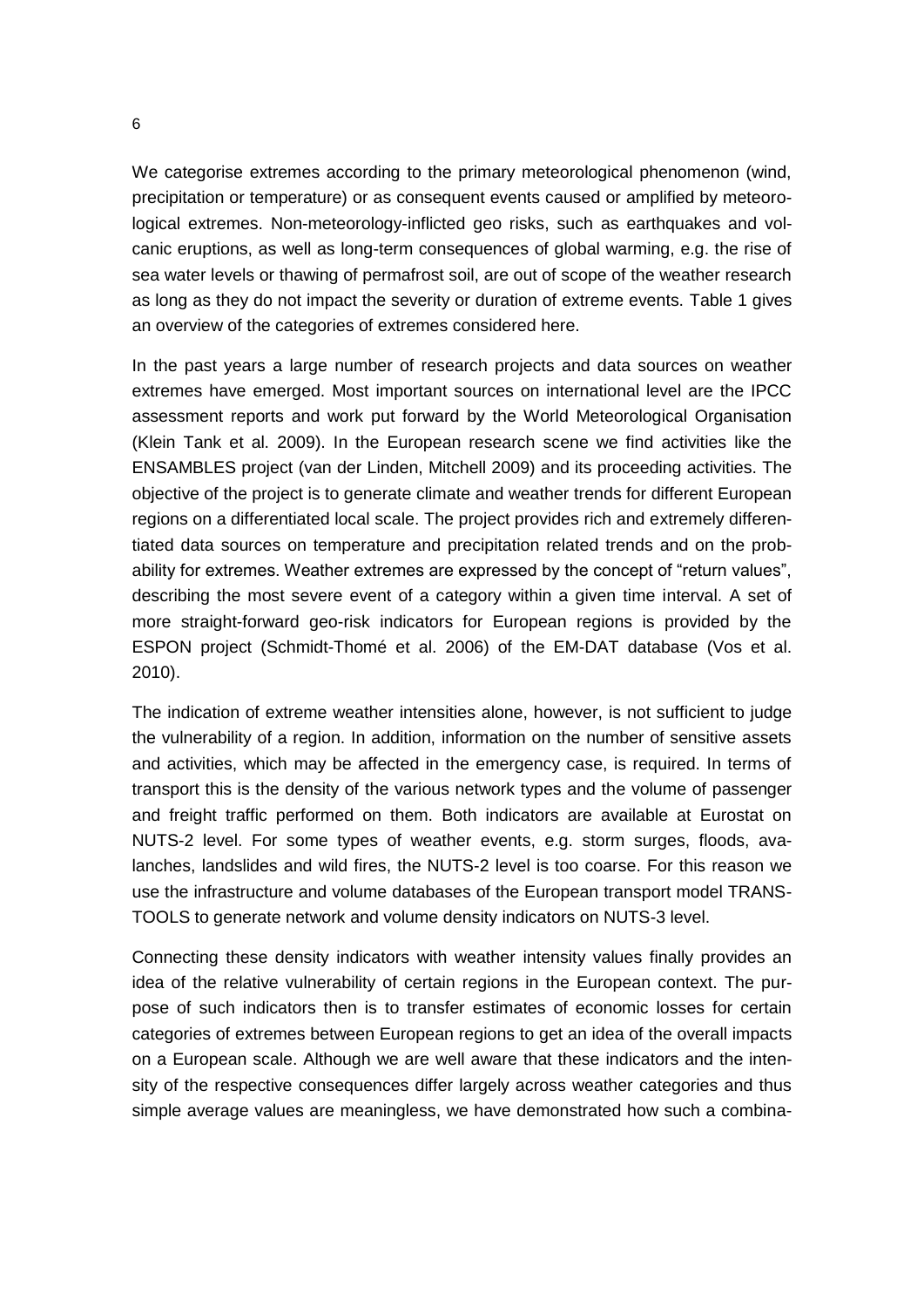tion may look like in [Table 2](#page-12-0) to [Table 4](#page-14-0) in the annex. In the final paper we will present more detailed regional indicators for selected categories of extreme events.

# **6 Cost Transfer across Europe**

Despite the availability of regional weather intensity indicators and local transport network and demand densities, the problem of transferring results from a few countries to Europe is far from trivial. In this section we will discuss various value transfer mechanisms and their limitations. As far as available data allows we will present illustrative results from extrapolating German data to selected other countries, which are not too different from their climate conditions. Possible candidates are France, the Benelux countries, the UK or some eastern European Member States.

# **7 Conclusions and Outlook**

The approach to quantify the economic impacts of extreme weather events on transport still reflects work in progress. For achieving an acceptable level of confidence a number of methodological problems still have to be solved, including the determination of affected road users, the understanding of infrastructure deterioration processes and the relationship between weather and traffic safety. Moreover, similar results have to be produced for rail, air and waterborne transport and additional research is required in terms of value transfer across different regions and climateic zones of the Community.

In a final section the paper will assess the results found in this paper for German road transport and its transfer to other countries in front of these further research requirements. It will also give an outlook on the further work of the WEATHER project, which includes the design of suitable adaptation strategies, the conduction of case studies and issues of policy design.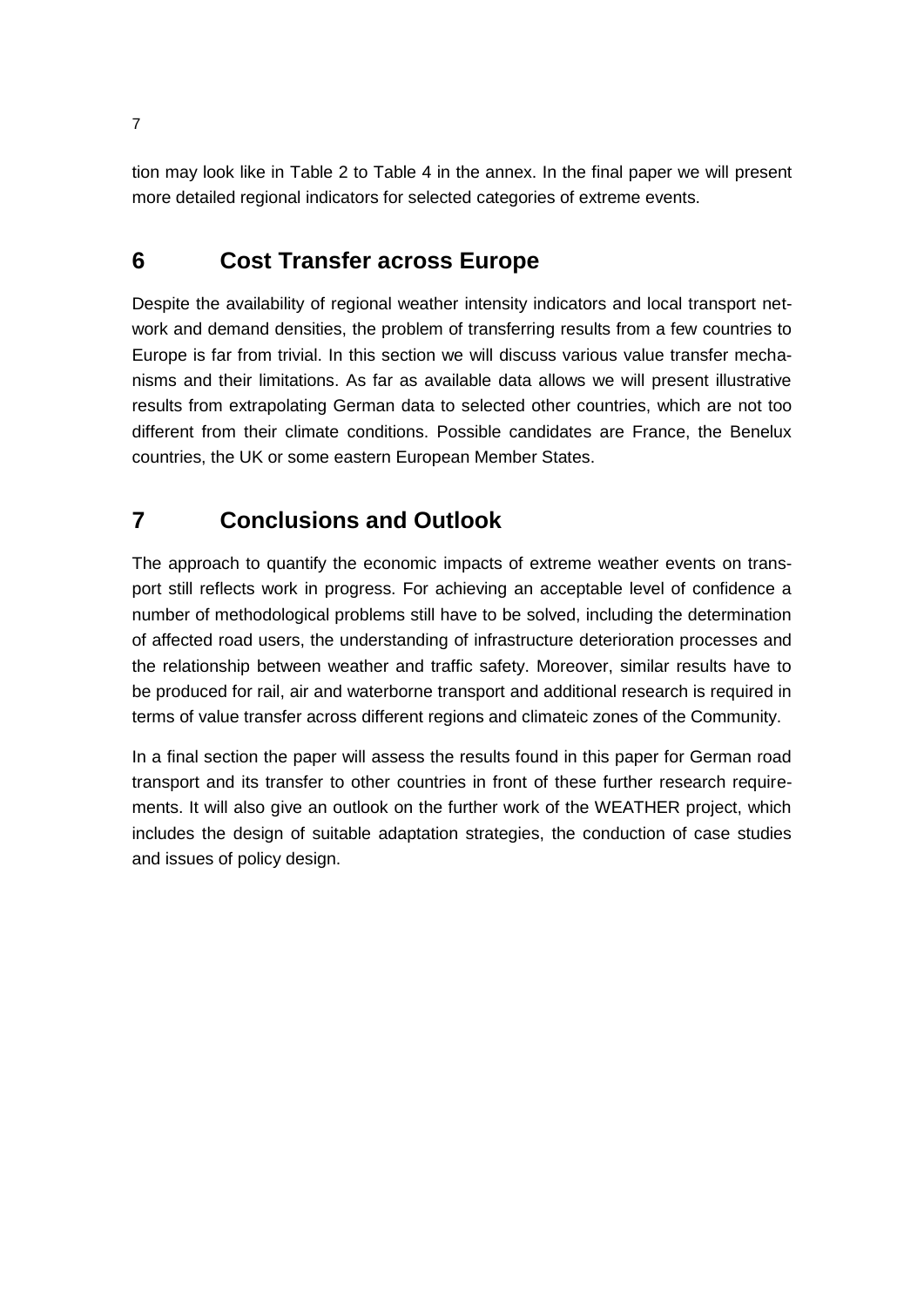#### **8 References**

- Bengtsson, J.; Tómasson, B. (2008): Vulnerability and risk analysis of the road infrastructure in Reykjavik, Reykjavik.
- EC (2009): White Paper Adapting to climate change: Towards a European framework for action, COM(2009) 147, Brussels: European Commission.
- Gallivan, F.; Bailey, K.; O'Rourke, L. (2009): Planning for impacts of climate change at U.S. ports. In: Journal of the Transportation Research Board, S. 15-21.
- Gardiner, L.; Firestone, D.; Waibl, G.; Mistal, N.; Van Reenan, K.; Hynes, D.; Smart, J.; Byfield, J.; Oldfield, S.; Allan, S.; Kouvelis, B.; Tait, A. (2008): Climate change effects on the land transport network volume one: Literature Review and Gap Analysis, NZ Transport Agency Research Report 378 (Hrsg.).
- Hoffmann, E.; Rotter, M.; Welp, M. (2009): Arbeitspapier zur Vorbereitung des Stakeholderdialogs zu Chancen und Risiken des Klimawandels - Verkehrsinfrastruktur, Institut für ökologische Wirtschaftsforschung (IÖW); FH-Eberswalde (Hrsg.), Berlin.
- Jochem, E.; Schade, W. (2009): Report of the Reference and 2°C Scenario for Europe, Deliverable, Deliverable M1.2, Fraunhofer-ISI (Hrsg.), ADAM - Adaptation and Mitigation Strategies Supporting European Climate Policy, Karlsruhe: European Commission, 6th RTD framework programme.
- Klein Tank, A.M.G.; Zwiers, F.W.; Zhang, X. (2009): Guidelines on Analysis of extremes in a changing climate in support of informed decisions for adaptation, WCDMP-No. 72, Royal Netherlands Meteorological Institute; Environment Canada (Hrsg.), Climate Data and Monitoring: World Meteorological Organization.
- Lemmen, D.S.; Warren, F.J. (2004): Climate Change Impacts and Adaptation: A Canadian Perspective, Natural Resources Canada (Hrsg.), Otrtawa: Transpot Canada.
- Lindgren, J.; Jonsson, D.K.; Carlsson-Kanyama, A. (2009): Climate adaption of railways: Lessons from Sweden. In: EJTIR (9), S. 164-181.
- Munich RE (2010): Naturkatastrophen 2009 Analysen, Bewertungen, Positionen, Munich: Münchner Rückversicherungs-Gesellschaft.
- Padgett, J.; DesRoches, R.; Nielson, B.; Yashineski, M.; Kwon, O.-S.; Burdette, N.; Tavera, E. (2008): Bridge Damage and Repair Costs from Hurricane Katrina. In: Journal of Bridge Engineering, ASCE (January/February 2008).
- Saarelainen, S. (2006): Adaptation to climate change in the transport sector. FINADAPT. Working Paper 8, *Finnish Environment Institute Mimeographs 338*, Helsinki.
- Savonis, M.J.; Burkett, V.R.; Potter, J.R. (2008): Impacts of Climate Change and Variability on Transportation Systems and Infrastructure: Gulf Coast Study, Phase I, Federal Highway Administration; U.S.Geological Survey; Cambridge Systematics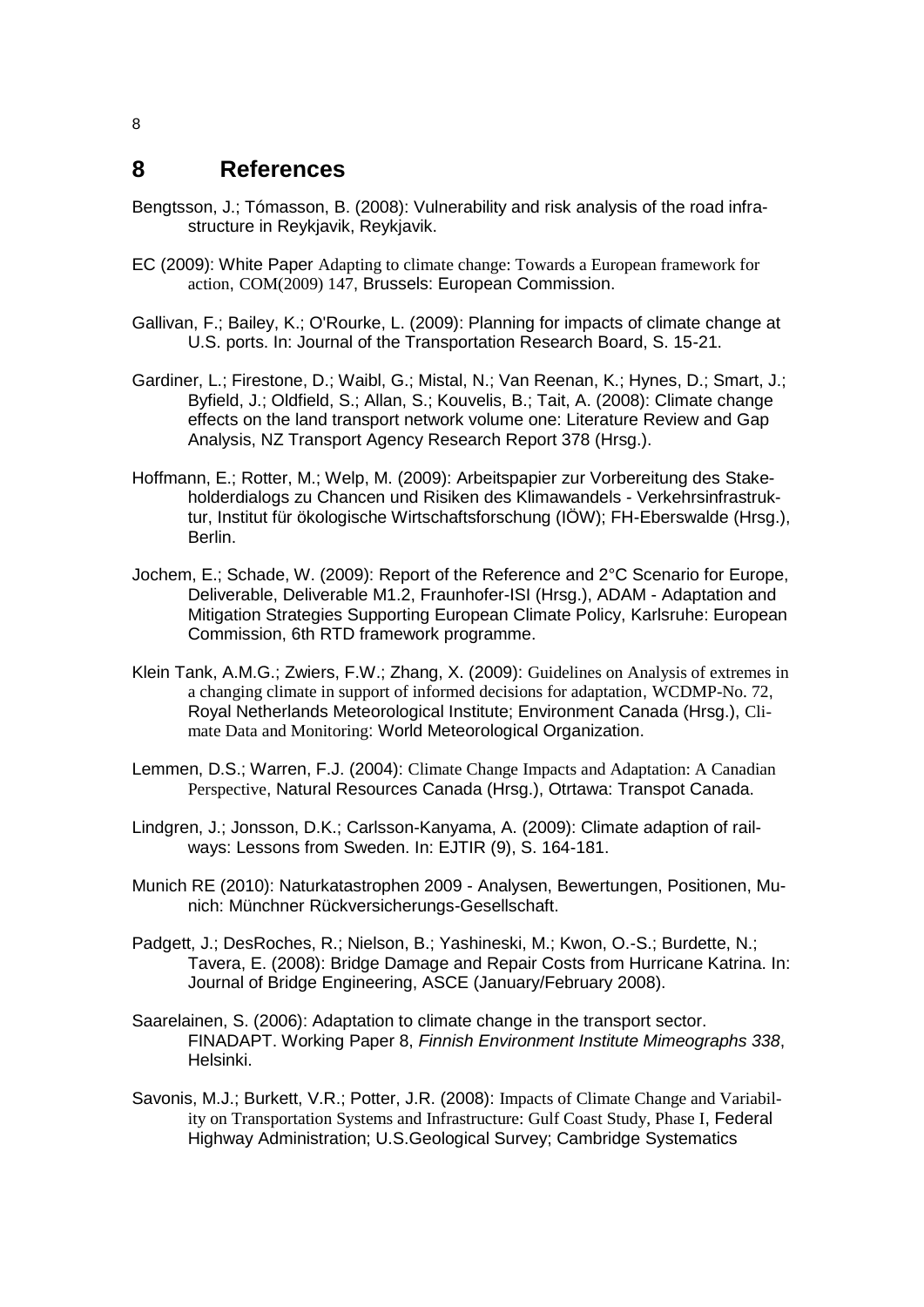(Hrsg.): U.S. Climate Change Science Program and the Subcommittee on Global Change Research.

- Schmidt-Thomé, P.; Kallio, H.; Jarva, J.; Tarvainen, T.; Greiving, S.; Fleischhauer, M.; Peltonen, L.; Kumpulainen, S.; Olfert, A.; Bärring, L.; Persson, G.; Relvao, A.M.; Batista, M.J. (2006): The Spatial Effects and Management of Natural and Technological Hazards in Europe, ESPON 1.3.1, Schmidt-Thomé, P. (Hrsg.), Helsinki: Geological Survey of Finland (GTK).
- Swiss Re (2008): Pioneering Climate Change, Zurich: Swiss Reinsurance Company Ltd.
- TRB (2008): Potential impacts of climate change on U.S transportation, Transportation Research Board (Hrsg.), Washington D.C.
- van der Linden, P.; Mitchell, J.F.B. (2009): Climate Change and its Impacts at seasonal, decadal and centennial timescales. *Summary of research and results from the ENSEMBLES project*, Exeter (UK): Met Office Hadley Centre.
- Vos, F.; Rodriguez, J.; Below, R.; Sapir, D.G. (2010): Annual Disaster Statistical Review 2009 - The numbers and Trends, Leuven: Centrre for the Research on the Epidemiology of Disasters (CRED), Université Catholique de Leuven (UCL).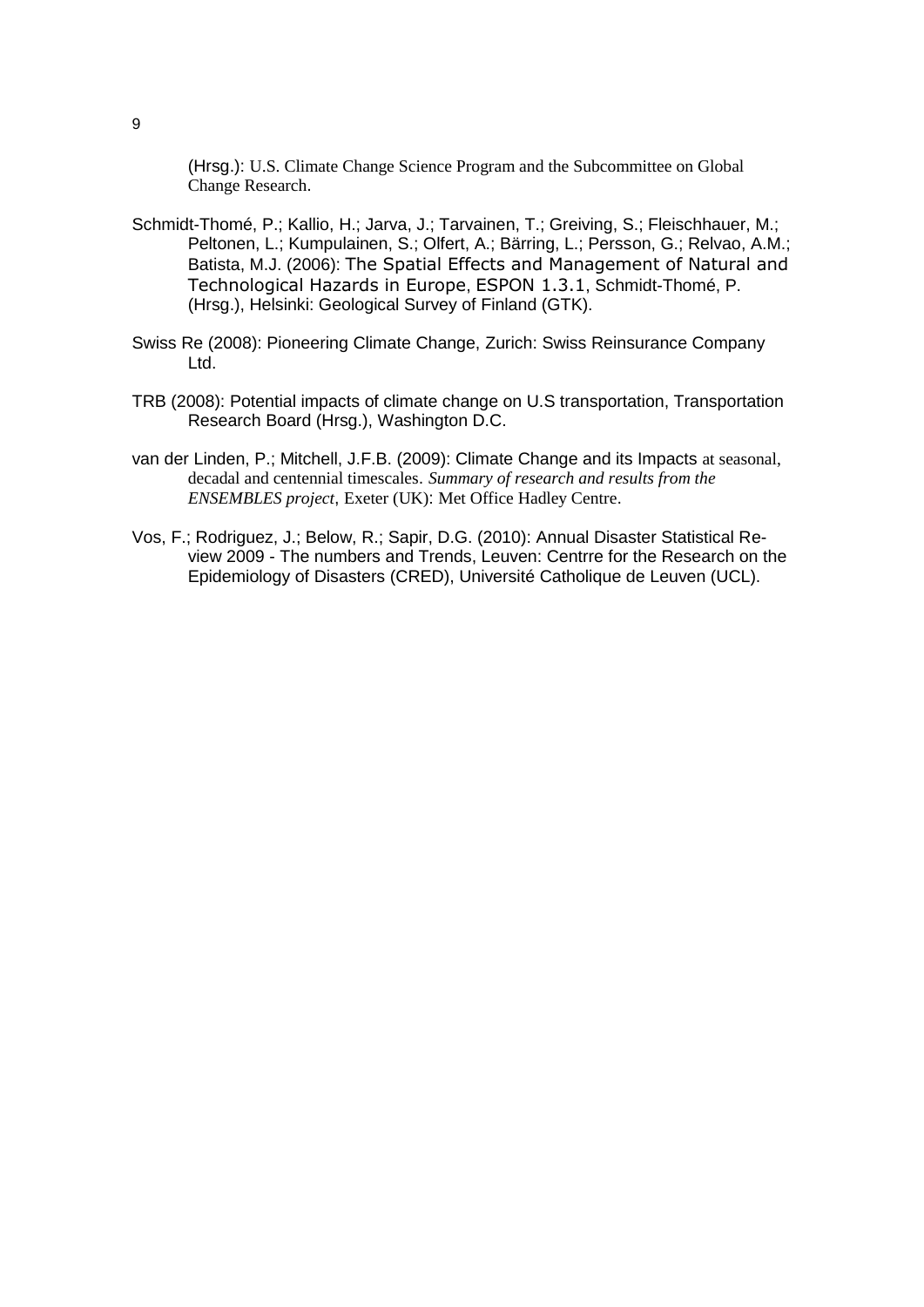# **9 Annex: Tables and Figures**

#### <span id="page-9-0"></span>Table 1: Categories of extreme weather events

| <b>Categories of events</b> |               | <b>Explanation</b>                                                                                                         | Relevance by<br>region and / or<br>season                      | <b>Relevant for mode</b>                                                                 |  |
|-----------------------------|---------------|----------------------------------------------------------------------------------------------------------------------------|----------------------------------------------------------------|------------------------------------------------------------------------------------------|--|
| Temperature                 | Heat          | Several consecutive days<br>exceeding 35°C with<br>single days exceeding<br>38°C                                           | Northern countries<br>not accommodated<br>to high temperatures | Infrastructure surface, elec-<br>tric components, energy<br>demand, safety, comfort      |  |
|                             | Frost         | Several consecutive<br>weeks remaining below -<br>5°C daily maximum                                                        | Middle and southern<br>European states not<br>accommodated     | Infrastructure surface, ice<br>formation, energy demand,<br>safety, confort              |  |
| Precipitation               | Rainfalls     | Strong single event or<br>consecutive day exceed-<br>ing 200 mm                                                            | All Europe, particu-<br>larly severe in moun-<br>tain areas    | Drainage system overloads,<br>inundation, infrastructure<br>destruction, safety, comfort |  |
|                             | Snow          | Longer period with snow<br>Southern and middle<br>level exceeding a given<br>Europe with varying<br>minimum.<br>thresholds |                                                                | Snow removal, safety, com-<br>fort                                                       |  |
|                             | Hail          | Hail with bigger hailstones                                                                                                |                                                                | Damage to vehicles, safety                                                               |  |
|                             | Drought       | Several consecutive<br>weeks with minimal rain-<br>falls                                                                   | Southern and partly<br>middle Europe                           | Inland shipping depending<br>on impact on water levels                                   |  |
| Wind                        | <b>Storms</b> | Events with wind speeds<br>exceeding a certain level                                                                       | British Islands,<br>middle Europe                              | Infrastructures (bridges,<br>overhead wires, etc.), ser-<br>vice interruption, safety    |  |
|                             | Storm surges  | Wind speeds and water<br>levels exceeding certain<br>levels                                                                | North-western<br>Europe along coast<br>lines.                  | Large-scale infrastructure<br>destructions, safety                                       |  |
| Atmosphere                  | Fog           | Longer periods with fre-<br>quent sight below a cer-<br>tain distance                                                      | Mountain and north-<br>ern coast line                          | Speed reduction, cancella-<br>tion of services, safety                                   |  |
|                             | Ash could     | Volcano ash or other<br>particles in bigger quanti-<br>ties in the atmosphere                                              | All Europe                                                     | Air transport safety and<br>cancellation of services                                     |  |
| Consequences                | Wild fires    | Uncontrolled fires cover-<br>ing a bigger areas t                                                                          | Southern Europe                                                | Destruction and blocking of<br>infrastructures, safety                                   |  |
|                             | <b>Floods</b> | Water levels exceeding a<br>given threshold                                                                                | All Europe around<br>river systems                             | Destruction and blocking of<br>infrastructures, damage to<br>vehicles, safety            |  |
|                             | Flash floods  | Flooding in less than 6<br>hours                                                                                           | Geomorphic low<br>lying areas                                  | Destruction and blocking of<br>infrastructures, damage to<br>vehicles, safety            |  |
|                             | Landslides    | Minimum area covered by<br>slipping ground                                                                                 | Mountain areas                                                 | Destruction and blocking of<br>infrastructures, damage to<br>vehicles, safety            |  |
|                             | Avalanches    | Rapid flow of snow down<br>a slope                                                                                         | Mountain areas                                                 | Blocking of infrastructures,<br>vehicle damage, safety                                   |  |

*Source: Fraunhofer-ISI*

10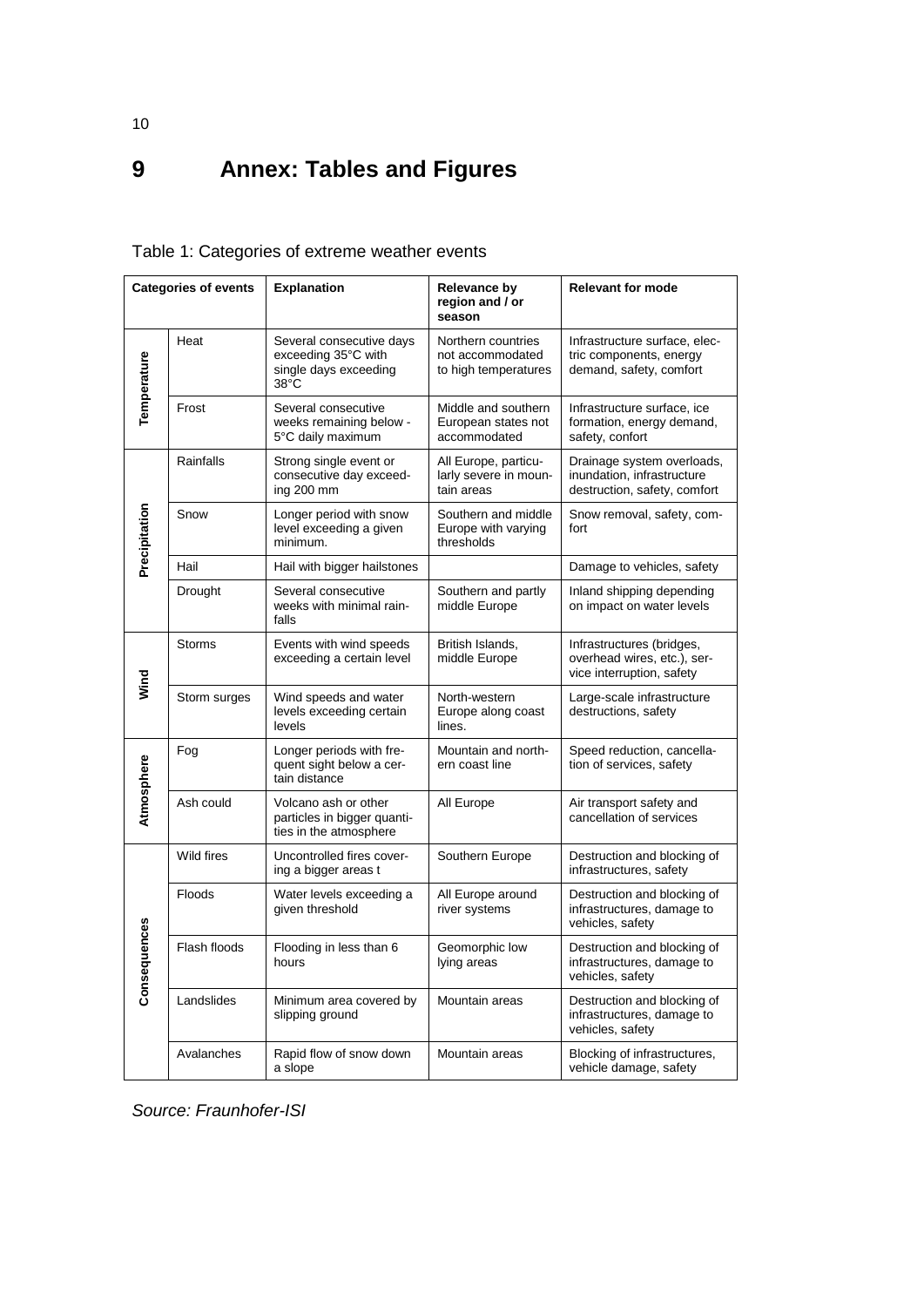<span id="page-10-0"></span>Figure 1: Literature database evaluation by country



<span id="page-10-1"></span>Figure 2: Literature database evaluation by impact category and actor



11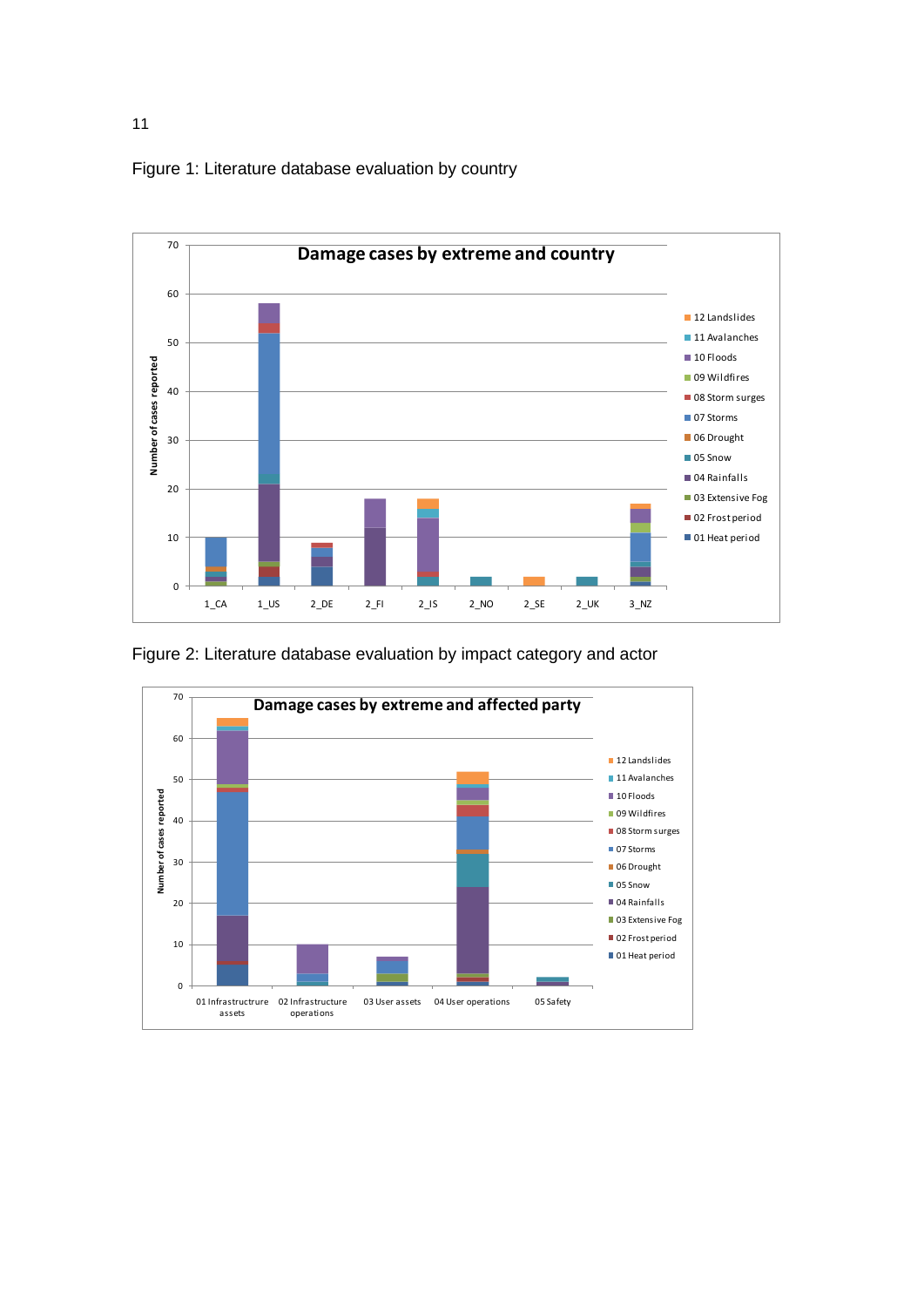



*Source: ECA&D Database: [http://eca.knmi.nl](http://eca.knmi.nl/)*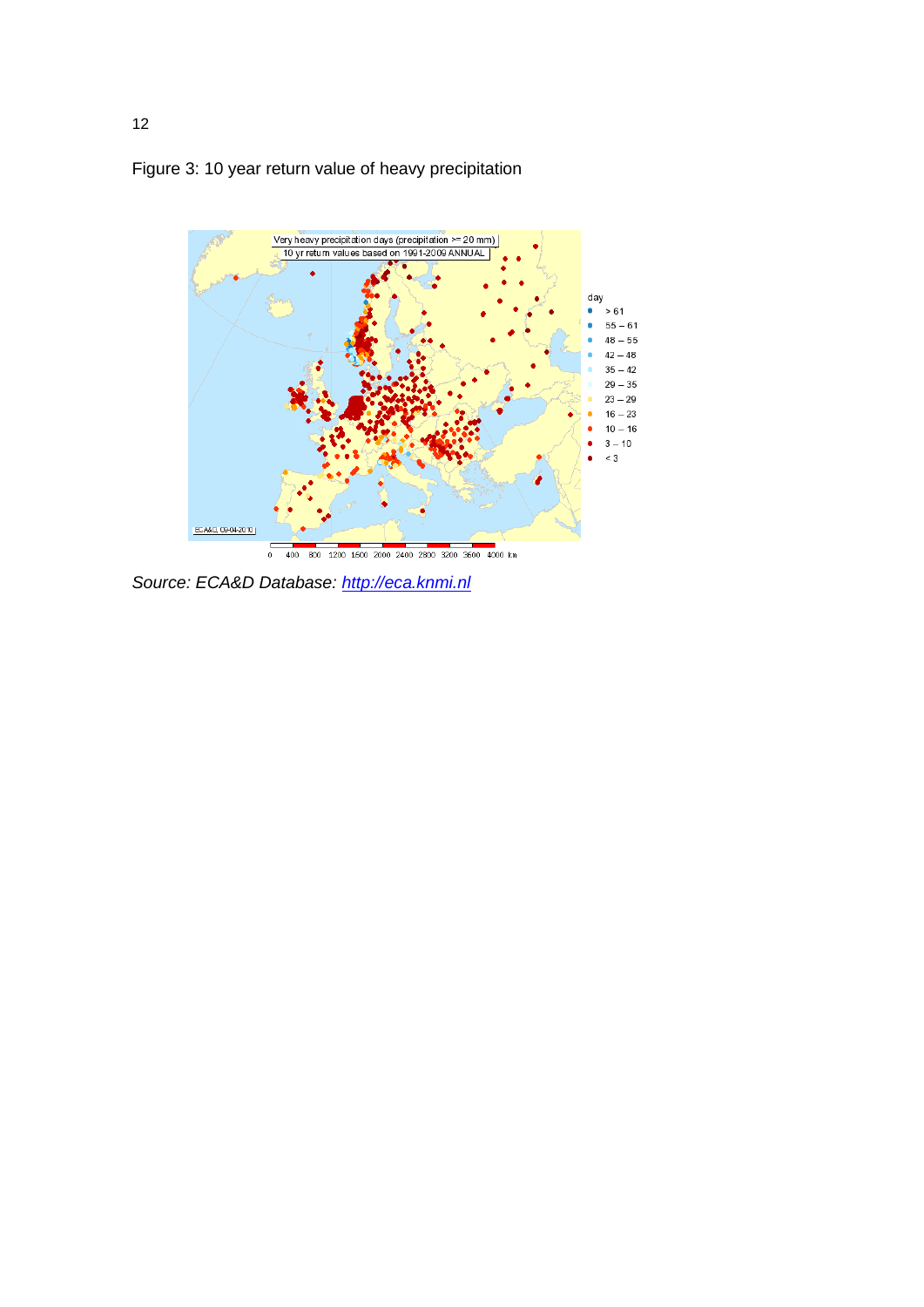| Country         | St                      | Storm       | Extr.          | Drouh          | Wild           | Floods         | Land-          | Ava-     | Hazard      | Country                  |
|-----------------|-------------------------|-------------|----------------|----------------|----------------|----------------|----------------|----------|-------------|--------------------------|
|                 | $\mathbf{o}$            | Surges      | tempe-         | gts            | fires          |                | slides         | lanches  | index       | ranking                  |
|                 | r                       |             | ratures        |                |                |                |                |          | $(max=100)$ |                          |
|                 | m                       |             |                |                |                |                |                |          |             |                          |
|                 | S                       |             |                |                |                |                |                |          |             |                          |
| Denmark         | 5                       | 5           | $\overline{2}$ | $\overline{4}$ | $\overline{2}$ | $\mathbf{1}$   | 3.5            | 0        | 56          | $\mathbf{1}$             |
| Switzerland     | 3                       | $\mathbf 0$ | 2.5            | 3              | 1.5            | 3.5            | 4              | 3        | 51          | $\mathbf 2$              |
| Norway          | 5                       | $\pmb{0}$   | 2.5            | 3.5            | 1.25           | $\mathbf 1$    | $\overline{4}$ | 3        | 51          | 3                        |
|                 | 3.                      |             |                |                |                |                |                |          |             |                          |
| Germany         | 5                       | 1.25        | 2.75           | $\overline{4}$ | $\overline{2}$ | 3.5            | 3              | 0        | 50          | 4                        |
| Un. Kingdom     | 5                       | 2.5         | $\overline{2}$ | $\overline{2}$ | 1.5            | 3              | 4              | 0        | 50          | 5                        |
| Portugal        | 3                       | 1.25        | $\overline{2}$ | 5              | $\overline{4}$ | 1.5            | 3              | $\Omega$ | 49          | $\boldsymbol{6}$         |
| Luxembourg      | 3                       | $\pmb{0}$   | $\overline{2}$ | $\overline{4}$ | 3              | 3              | 4              | 0        | 48          | $\overline{\mathcal{I}}$ |
| Netherlands     | 5                       | 2.5         | $\overline{2}$ | 4              | $\mathbf{1}$   | $\overline{2}$ | $\overline{c}$ | 0        | 46          | 8                        |
| <b>Bulgaria</b> | $\mathbf{1}$            | $\mathbf 0$ | 3.25           | 4              | 3              | 1.5            | 4              | 1.5      | 46          | 9                        |
| Poland          | $\overline{\mathbf{4}}$ | 1.25        | 3              | 4              | 2.5            | 1.5            | $\overline{2}$ | 0        | 46          | 10                       |
| Czech Rep.      | 3                       | $\pmb{0}$   | 3              | 4              | 2.5            | 2.5            | 3              | 0        | 45          | 11                       |
| Romania         | 1                       | $\mathbf 0$ | 3.25           | 3              | 2.5            | 4              | 3.5            | 0.75     | 45          | 12                       |
| Austria         | $\mathbf 2$             | $\mathbf 0$ | 2.5            | 3              | $\mathbf{1}$   | $\overline{2}$ | 4              | 3        | 44          | 13                       |
| Belgium         | 5                       | $\mathbf 0$ | 2              | $\overline{4}$ | 1.5            | 3              | $\overline{2}$ | 0        | 44          | 14                       |
| Finland         | 3                       | 2.5         | 3.5            | $\mathbf{1}$   | $\overline{2}$ | $\mathbf 1$    | 3              | 1.5      | 44          | 15                       |
|                 | 4.                      |             |                |                |                |                |                |          |             |                          |
| France          | 5                       | $\mathbf 0$ | $\overline{2}$ | 2.25           | $\overline{2}$ | 3              | 3              | 0.75     | 44          | 16                       |
| Spain           | 3                       | $\pmb{0}$   | 2.25           | 3              | 3.5            | $\overline{2}$ | 3.5            | 0        | 43          | 17                       |
| Cyprus          | $\mathbf 1$             | $\pmb{0}$   | 3              | $\overline{4}$ | 4              | $\mathbf 1$    | 4              | 0        | 43          | 18                       |
| Greece          | $\mathbf{1}$            | $\mathbf 0$ | 2.5            | 4              | 4              | 1.5            | 4              | 0        | 43          | 19                       |
| Slovakia        | $\overline{2}$          | $\mathbf 0$ | 3              | 3              | $\overline{2}$ | 2.5            | 3.5            | 0.75     | 42          | 20                       |
| Sweden          | 3                       | 2.5         | 2.75           | $\overline{2}$ | $\overline{2}$ | $\mathbf 1$    | $\overline{2}$ | 1.5      | 42          | 21                       |
| Ireland         | 5                       | $\mathbf 0$ | $\overline{2}$ | $\overline{2}$ | $\overline{2}$ | $\overline{2}$ | 3.5            | 0        | 41          | 22                       |
|                 | 2.                      |             |                |                |                |                |                |          |             |                          |
| Italy           | 5                       | 1.25        | $\overline{2}$ | 1.5            | 3              | $\overline{2}$ | 3.5            | 0.75     | 41          | 23                       |
| Lithuania       | 3                       | $\pmb{0}$   | 3              | 4              | 2.5            | $\mathbf 1$    | 3              | $\Omega$ | 41          | 24                       |
| Slovenia        | $\mathbf{1}$            | 1.25        | 2.5            | $\overline{3}$ | $\overline{2}$ | $\mathbf 1$    | 3.5            | 1.5      | 39          | 25                       |
| Estonia         | 3                       | 2.5         | 3              | $\mathbf{1}$   | $\overline{2}$ | $\mathbf 1$    | 3              | 0        | 39          | 26                       |
| Latvia          | 3                       | $\pmb{0}$   | 3              | 2.5            | $\overline{2}$ | $\mathbf{1}$   | 3              | 0        | 36          | 27                       |
| Hungary         | $\mathbf 1$             | $\pmb{0}$   | 3.25           | 3              | 2.5            | 1.5            | 3              | 0        | 36          | 28                       |
| Malta           | $\mathbf{1}$            | $\pmb{0}$   | $\overline{2}$ | $\mathbf{1}$   | 4              | $\mathbf 1$    | $\overline{2}$ | 0        | 28          | 29                       |
|                 | 2.                      |             |                |                |                |                |                |          |             |                          |
|                 | 9                       |             |                |                |                |                |                |          |             |                          |
| EUR27 total     | 5                       | 0.82        | 2.57           | 3.06           | 2.37           | 1.91           | 3.22           | 0.62     | 44          | 15                       |

<span id="page-12-0"></span>Table 2: National probabilities for selected geo risks

*Source: Data from the ESPON project: [www.gsf.fi/projects/espon/natural.htm](http://www.gsf.fi/projects/espon/natural.htm)*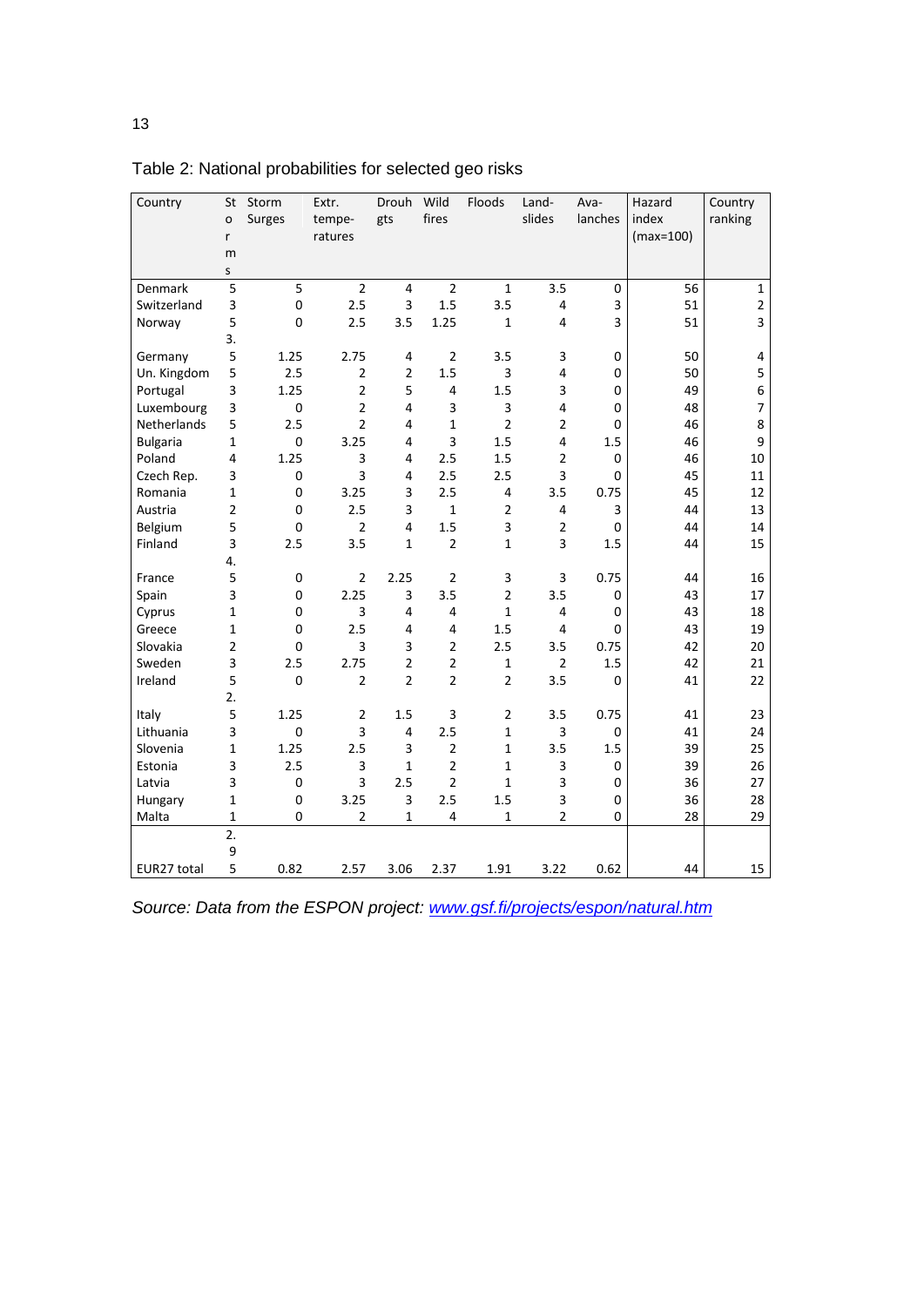| Country         | area (1000 | Network den- | Vehicle-km density | Overall system | Country ranking          |
|-----------------|------------|--------------|--------------------|----------------|--------------------------|
|                 | $km2$ )    | sity index   | index (EUR29=100)  | density        |                          |
|                 |            | (EUR27=100)  |                    | (EUR29=100)    |                          |
| Malta           | 0.3        | 651          | 646                | 649            | $\mathbf{1}$             |
| Denmark         | 43.1       | 498          | 117                | 308            | $\mathbf 2$              |
| Luxembourg      | 2.6        | 226          | 245                | 236            | 3                        |
| Un. Kingdom     | 243.8      | 155          | 266                | 211            | 4                        |
| Netherlands     | 41.5       | 59           | 339                | 199            | 5                        |
| Italy           | 301.3      | 160          | 229                | 195            | 6                        |
| Germany         | 357.1      | 154          | 231                | 193            | $\overline{\phantom{a}}$ |
| Belgium         | 30.5       | 14           | 347                | 180            | 8                        |
| France          | 544.0      | 215          | 127                | 171            | $\boldsymbol{9}$         |
| Switzerland     | 41.3       | 136          | 191                | 163            | $10\,$                   |
| Czech Rep.      | 78.9       | 191          | 88                 | 140            | 11                       |
| Slovenia        | 20.3       | 75           | 116                | 96             | 12                       |
| Austria         | 83.9       | 87           | 84                 | 85             | 13                       |
| Spain           | 506.0      | 86           | 67                 | 76             | 14                       |
| Greece          | 132.0      | 72           | 73                 | 73             | 15                       |
| Slovakia        | 49.0       | 89           | 52                 | 71             | 16                       |
| Cyprus          | 9.3        | 65           | 60                 | 63             | 17                       |
| Lithuania       | 65.3       | 69           | 55                 | 62             | 18                       |
| Hungary         | 93.0       | 78           | 44                 | 61             | 19                       |
| Ireland         | 70.3       | 51           | 67                 | 59             | 20                       |
| Latvia          | 64.6       | 89           | 25                 | 57             | 21                       |
| Romania         | 238.4      | 84           | 29                 | 56             | 22                       |
| Poland          | 312.7      | 28           | 84                 | 56             | 23                       |
| Estonia         | 45.2       | 85           | 22                 | 54             | 24                       |
| Portugal        | 92.1       | 15           | 90                 | 53             | 25                       |
| <b>Bulgaria</b> | 111.0      | 45           | 37                 | 41             | 26                       |
| Sweden          | 450.3      | 57           | 21                 | 39             | 27                       |
| Norway          | 323.8      | 26           | 17                 | 22             | 28                       |
| Finland         | 338.4      | 12           | 18                 | 15             | 29                       |
| EUR29 total     | 4689.9     | 100          | 100                | 100            |                          |

Table 3: National densities of road networks and traffic flows

*Source: EUROSTAT data*